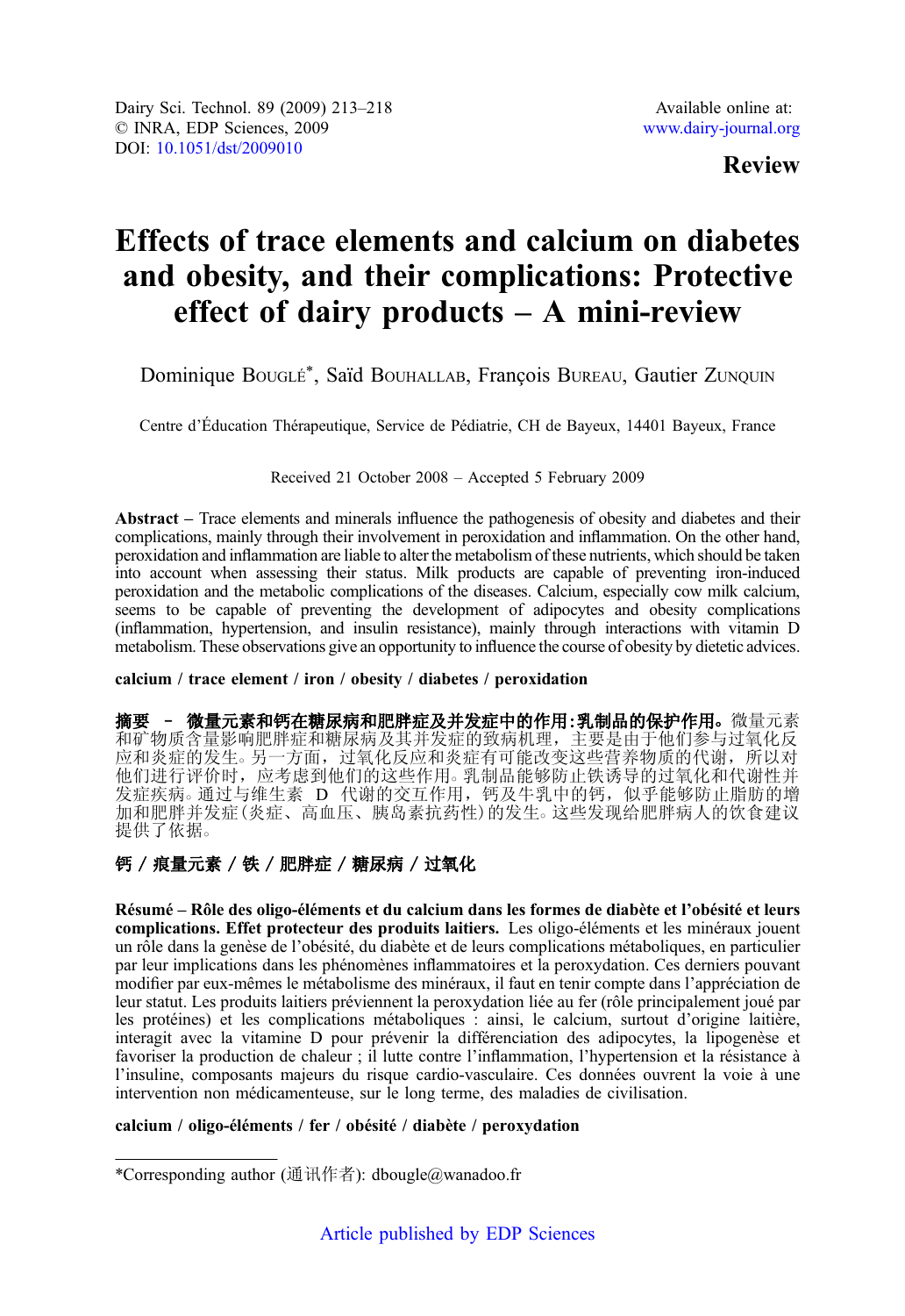### 1. INTRODUCTION

Peroxidation and inflammation are responsible for the occurrence of metabolic complications of diabetes and obesity [[22\]](#page-5-0): lipoprotein changes (hypertriglyceridemia and hypercholesterolemia) and increased blood pressure are associated with overweight and insulin resistance or diabetes in the increase of incidence of coronary heart disease.

Trace elements (TE) play a significant role in the regulation of peroxidation and inflammation [\[23\]](#page-5-0): free iron (Fe) and copper (Cu) induce the production of free radicals. Some TE have protecting properties as cofactors of antioxidant enzymes, e.g. glutathione peroxidase (GPx) for selenium (Se) and superoxide dismutase for Cu.

On the other hand, TE metabolism is altered by inflammation and the diseases themselves.

Some minerals and TE such as chromium (Cr) are involved in the pathogenesis of diseases: Cr improves membrane transport of glucose; calcium (Ca) influences several biochemical events involved in weight regulation, such as fat absorption and adipocyte differentiation.

The interpretation of biological data should take inflammation into account. However, the opportunity of changing the course of these widespread diseases by simple dietetic advices is exciting.

The few examples below will illustrate these complex interactions.

#### 2. IRON AND OBESITY: PROTECTIVE EFFECT OF MILK PRODUCTS

First studies on Fe status in obese subjects showed a high prevalence of deficiency [\[14](#page-5-0), [19](#page-5-0)]; however, Fe status assessment only relied on plasma Fe. The measurement of tissue storage parameters of Fe gives far lower values [\[24](#page-5-0)]. Indeed, the interpretation of these data should take into account the influence of inflammation on Fe metabolism: inflammation increases tissue storage (assessed by ferritin dosage) at the expense of blood levels, to prevent the oxidant effects of unbound Fe. Hence, obesity-induced inflammation by itself can influence the Fe status [\[9](#page-4-0), [21\]](#page-5-0). Alterations in Fe metabolism are also associated with the increased oxida-tive stress of diabetes [\[10\]](#page-4-0). These relationships explain why we did not find any effect of overweight on Fe status in a population of obese children without inflammation [\(Tab. I](#page-2-0)).

On the other hand, we found a relationship between Fe and metabolic risk factors, independent of inflammation [\(Tab. II\)](#page-2-0); these observations are consistent with the literature data which suggest that ferritin increase could be a marker of obesity complications, such as liver steatosis and insulin resistance, as well as of Fe status  $[6, 12, 21]$  $[6, 12, 21]$  $[6, 12, 21]$  $[6, 12, 21]$  $[6, 12, 21]$  $[6, 12, 21]$ . The mechanisms that are involved are, together with the oxidant effect of free Fe, its direct stimulation of glucose transport into the adipocytes.

The protective effect of milk products on the metabolic complications of obesity or diabetes was first showed by Pereira [\[18](#page-5-0)], and then confirmed by several reports [[1](#page-4-0), [3](#page-4-0), [5\]](#page-4-0).

Proteins are the best candidates with these properties [\[17](#page-5-0), [28](#page-5-0)]; specifically, they prevent oxidant effects of Fe in gut mucosa and liver [\(Fig. 1\)](#page-3-0).

#### 3. CALCIUM, DAIRY PRODUCTS, AND OBESITY

Numerous Ca supplementation studies were performed in women to prevent menopausal osteoporosis. When revisited, their results revealed that supplemented women had gained less weight than non-supplemented women [\[4\]](#page-4-0).

Several mechanisms can be involved: the active form of vitamin D, 1alpha,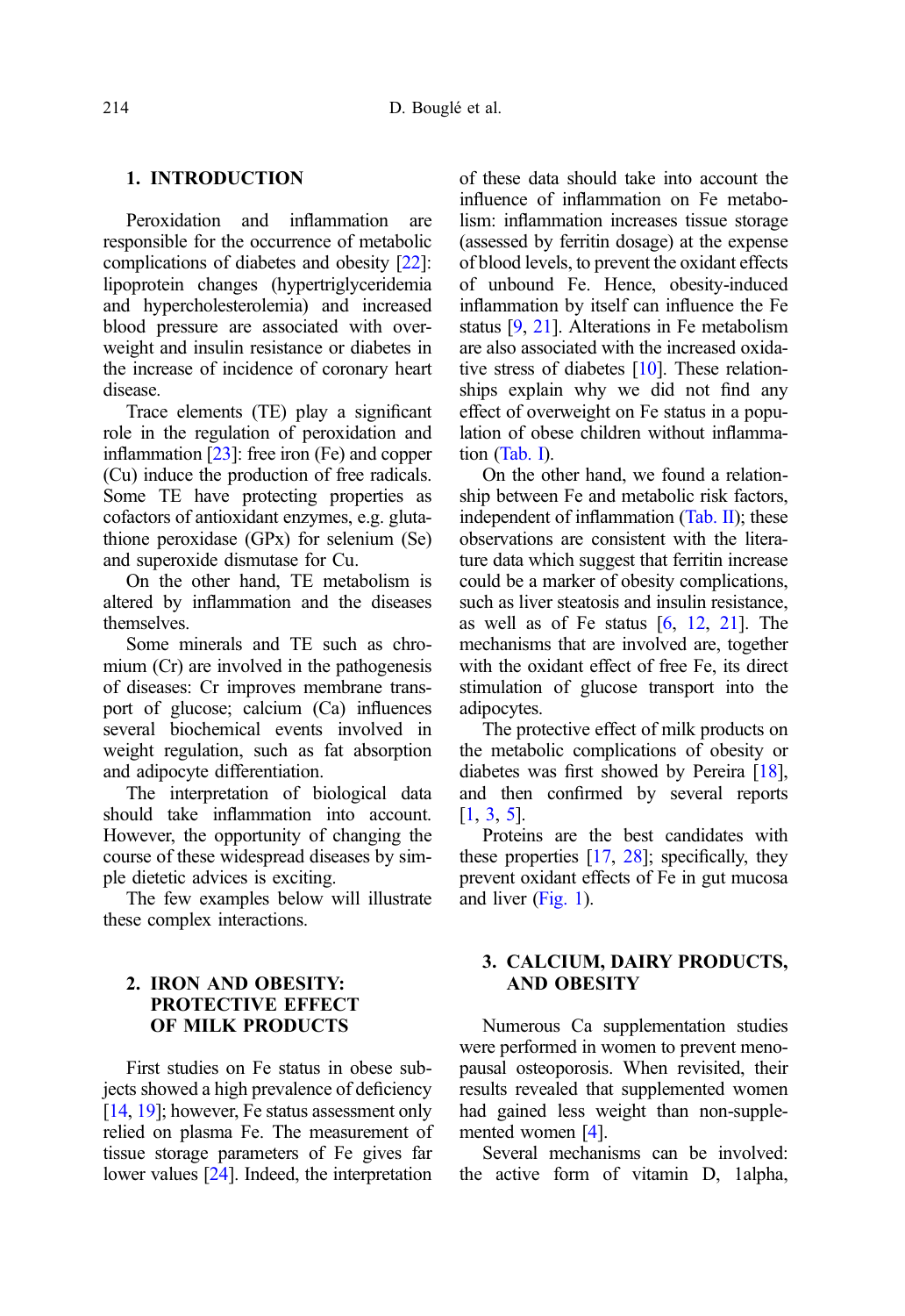<span id="page-2-0"></span>Table I. Fe status and inflammation in control and obese children (initial data from 316 children aged  $11.2 \pm 3.1$  ( $x \pm 1$  SD) years, before their treatment by the obesity clinic of the pediatric department of the University Hospital of Caen).

| Sedimentation rate<br>Fibrinogen<br>Plasma Fe<br>$\boldsymbol{n}$<br>$(\text{umol} \cdot L^{-1})$<br>$(g \cdot L^{-1})$<br>(mm)<br>$11.3 \pm 10.0^*$<br>$3.5 \pm 0.8$<br>$12.9 \pm 5.4$<br>24<br>Control: BMI z score $\leq 2$<br>$3.6 \pm 0.7$<br>$14.0 \pm 5.2$<br>$11.5 \pm 5.5$<br>109<br>BMI z score $2-4$<br>$14.0 \pm 7.9$<br>$13.9 \pm 5.5$<br>$3.7 \pm 0.8$<br>BMI z score $4-6$<br>122.<br>$12.9 \pm 9.1$<br>$15.6 \pm 4.8$<br>BMI z score $6-8$<br>$3.7 \pm 1.5$<br>61<br><b>ANOVA</b><br>NS.<br><b>NS</b><br>NS |  |  |                                    |
|-----------------------------------------------------------------------------------------------------------------------------------------------------------------------------------------------------------------------------------------------------------------------------------------------------------------------------------------------------------------------------------------------------------------------------------------------------------------------------------------------------------------------------|--|--|------------------------------------|
|                                                                                                                                                                                                                                                                                                                                                                                                                                                                                                                             |  |  | Ferritin<br>$(\mu g \cdot L^{-1})$ |
|                                                                                                                                                                                                                                                                                                                                                                                                                                                                                                                             |  |  | $39.3 \pm 16.6$                    |
|                                                                                                                                                                                                                                                                                                                                                                                                                                                                                                                             |  |  | $39.0 \pm 21.7$                    |
|                                                                                                                                                                                                                                                                                                                                                                                                                                                                                                                             |  |  | $43.6 \pm 23.2$                    |
|                                                                                                                                                                                                                                                                                                                                                                                                                                                                                                                             |  |  | $43.6 \pm 37.3$                    |
|                                                                                                                                                                                                                                                                                                                                                                                                                                                                                                                             |  |  | NS.                                |

BMI: body mass index (weight  $(kg)/height (m)<sup>2</sup>$ ). NS: not significant.

 $* x \pm 1$  SD.

**Table II.** Multivariate regression analysis between  $F$  status and metabolic risk factors in obese children, using inflammation markers as covariables (same patients as in Tab. I).

|                          | P           | Sedimentation rate | Ferritin | Transferrin |
|--------------------------|-------------|--------------------|----------|-------------|
| Diastolic blood pressure | ${}< 0.001$ | $0.002^*$          | 0.018    | 0.030       |
| LDL-cholesterol          | 0.002       |                    |          | 0.011       |
| Triglycerides            | ${}< 0.001$ |                    |          | 0.009       |

Insulin resistance and HDL cholesterol did not enter the model.  $*$  x + 1 SD.

25-dihydroxycholecalciferol, leads to in vitro adipocytic differentiation in a dose-dependent manner; it stimulates adipocyte lipogenesis by fatty acid synthase, inhibits lipolysis, and increases the storage of triglycerides [[25](#page-5-0), [26](#page-5-0)]. It also inhibits the activity of uncoupling protein 2, which increases thermogenesis [[20](#page-5-0)]. Therefore, the suppression of 1alpha,25-dihydroxycholecalciferol synthesis using dietary Ca has a protective effect against obesity. Dietary Ca also forms insoluble soaps with saturated fatty acids, and decreases fat absorption.

In addition, Ca could prevent the occurrence of obesity-related diseases, hypertension, and insulin resistance, through its interactions with vitamin D: 1alpha,25 dihydroxycholecalciferol is a positive regulator of insulin secretion by pancreatic β cells and is also involved in peripheral insulin sensitivity, through the vitamin D receptor. In addition, it stimulates Ca influx in vascular smooth muscle cells and increases vascular peripheral resistance, which can contribute to increased blood pressure; it increases oxidative stress and inflammatory stress. Suppression of 1alpha,25-dihydroxycholecalciferol by Ca decreases oxidative and inflammatory stress in vivo, and has a relaxing effect on smooth fibers of vascular muscle [\[25](#page-5-0)–[27](#page-5-0)].

In human studies, Ca supplementation of obese patients gave conflicting results [[8,](#page-4-0) [11](#page-4-0)]; these results can be analyzed as follows: Ca is not a drug, but a nutrient whose intake is only beneficial at physiological levels of intakes; Ca supplementation helps loosing weight, when basal intakes are low, and when it is associated with a hypocaloric diet.

Dairy products contain additional factors that could enhance the metabolic effects of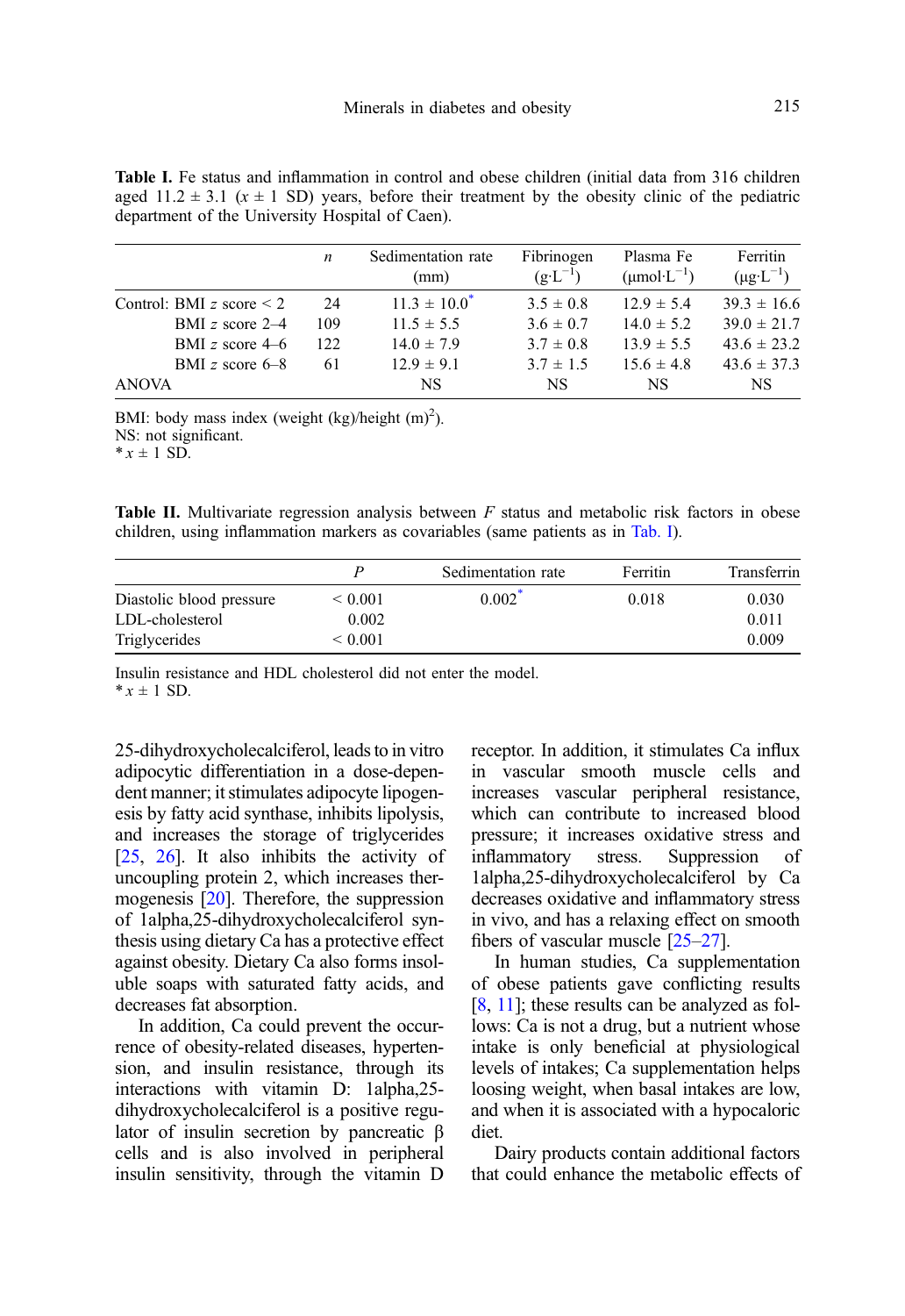<span id="page-3-0"></span>

Figure 1. In vitro assessment of the protective effect of casein (free or bound to iron) against iron-induced peroxidation of liposomes (adapted from reference [[15\]](#page-5-0)). TBARS – 2-thiobarbituric acid reactive substances: (1) 3.3·10<sup>-4</sup> mol·L<sup>-1</sup> of iron either free or in its complexed form and 8.4·10<sup>-5</sup> mol·L<sup>-1</sup> of caseins, (2) 1.6·10<sup>-4</sup> mol·L<sup>-1</sup> of iron and 4.2·10<sup>-5</sup> mol·L<sup>-1</sup> of caseins; (1) vs. (2):  $P < 0.05$  for caseins/iron, FeCl<sub>2</sub>, and FeCl<sub>3</sub>. ANOVA:  $P < 0.05$ ; t tests: caseins < caseins/ iron  $\leq$  FeCl<sub>2</sub> and FeCl<sub>3</sub>.

Ca: for example, some trans isomers of fatty acids such as conjugated linoleic acid, or angiotensin-converting enzyme inhibitors, which can contribute to the antihypertensive properties of dairy products [\[11,](#page-4-0) [27\]](#page-5-0).

#### 4. TRACE ELEMENTS AND DIABETES

#### 4.1. Chromium

In vitro, Cr significantly enhances glucose uptake in skeletal muscle cells and enhances glucose disposal. The Cr status of diabetics is poor: urine excretion is increased and plasma levels are low. Positive outcomes from Cr supplementation included reduced blood glucose, insulin, glycated hemoglobin (which reflects diabetes control of previous weeks), cholesterol, and triglyceride levels and reduced requirements for hypoglycemic medication. Most of these studies used Cr picolinate because of its bioavailability [[2](#page-4-0), [7\]](#page-4-0).

#### 4.2. Selenium, copper, and zinc

Diabetic patients have a decreased antioxidant capacity, resulting in an increased excretion of malondialdehyde which is a degradation product of unsaturated fatty acids. Alterations of TE metabolism could be involved in the oxidative stress of diabetes, such as of Fe: urine excretion of zinc (Zn) and Cr is increased. The activity of antioxidant enzymes, specifically GPx whose cofactor is Se, is decreased [\[10,](#page-4-0) [16](#page-5-0)].

Therefore, one could have expected a beneficial effect of Se supplementation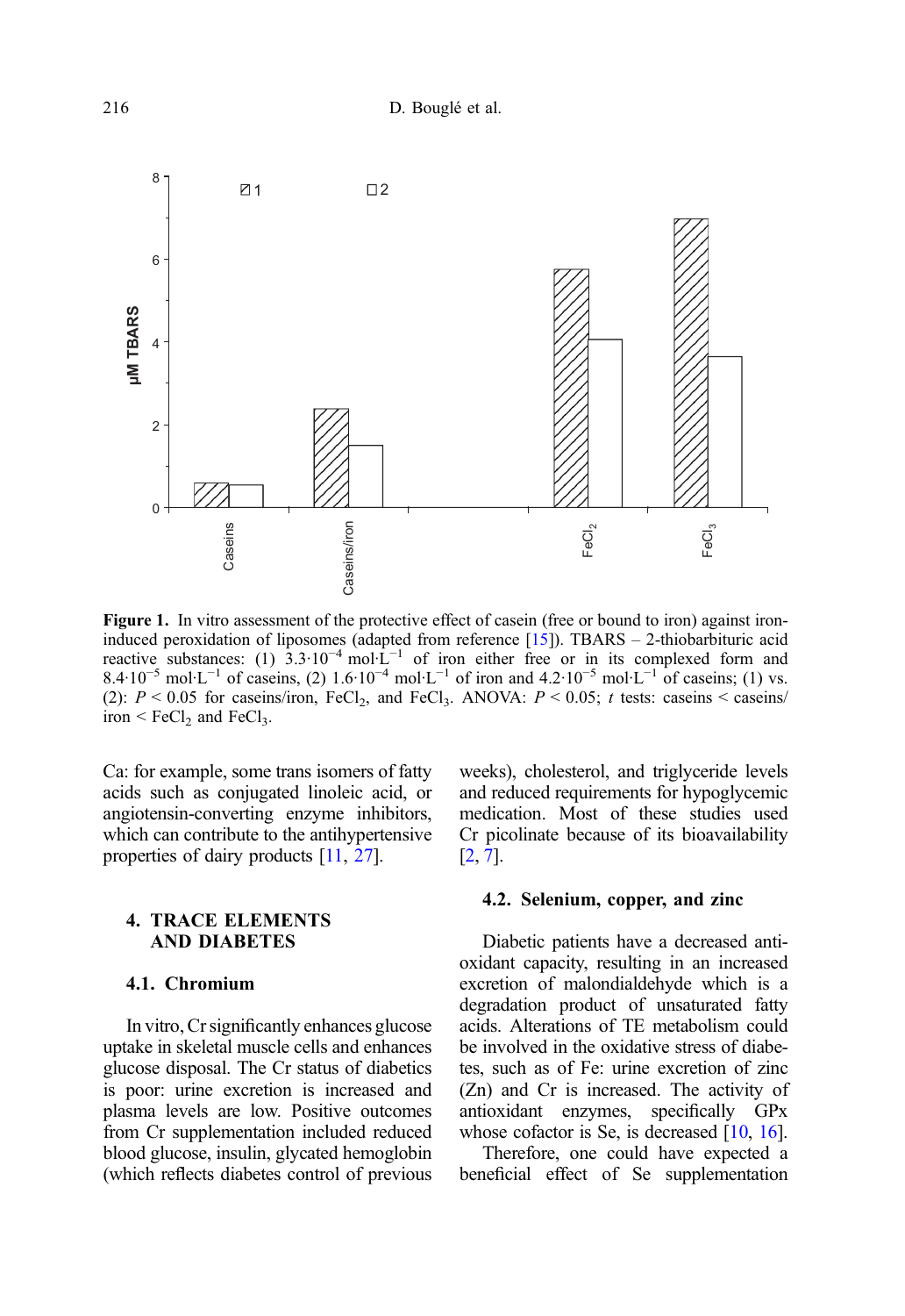<span id="page-4-0"></span>in diabetic patients; most trials, conducted in Se-replete populations, found no evidence of cardiovascular protection. Chronically increased Se intake in Se-replete populations can induce diabetes and may be also induce hypercholesterolemia. If adequate Se intake is needed to maximize the activity of GPx and other selenoproteins, its narrow safety margin makes the supplementation hazardous [\[15](#page-5-0)].

Zinc is involved in the metabolism of adipose tissue: it regulates leptin secretion, which informs the brain on the level of fat storage; it enhances the release of free fatty acids and glucose uptake; however, clinical studies did not find consistent correlations between Zn concentrations and adiposity or leptin [\[13\]](#page-5-0). Zn is also involved in glucose regulation and lessens insulin concentrations, but Zn supplementation does not prevent the occurrence of diabetes.

### 5. CONCLUSIONS

Relationships of TE and minerals with obesity or diabetes are complex: alterations of their metabolism can be induced by the diseases and their complications, but they also can contribute to the aggravation of the diseases. These relationships are mediated by inflammation and peroxidation events.

Several components of milk products explain their protective effect on the development of obesity, and on its complications; they mainly involve protection against peroxidation and interactions with vitamin D. These observations explain why the consumption of dairy products is usually associated with a low incidence of obesity and its metabolic complications.

#### **REFERENCES**

[1] Azadbakht L., Mirmiran P., Esmaillzadeh A., Azizi F., Dairy consumption is inversely associated with the prevalence of the metabolic syndrome in Tehranian adults, Am. J. Clin. Nutr. 82 (2005) 523–530.

- [2] Balk E.M., Tatsioni A., Lichtenstein A.H., Lau J., Pittas A.G., Effect of chromium supplementation on glucose metabolism and lipids: a systematic review of randomized controlled trials, Diabetes Care 30 (2007) 2154–2163.
- [3] Choi H.K., Willett W.C., Stampfer M.J., Rimm E., Hu F.B., Dairy consumption and risk of Type 2 diabetes mellitus in men, Arch. Int. Med. 165 (2005) 997–1003.
- [4] Davies K.M., Heaney R.P., Recker R.R., Lappe J.M., Barger-Lux M.J., Rafferty K., Hinders S., Calcium intake and body weight, J. Clin. Endocrinol. Metab. 85 (2000) 4635–4638.
- [5] Ferrieres J., Bongard V., Dallongeville J., Simon C., Bingham A., Amouyel P., Arveiller D., Ducimetiere P., Ruidavets J.B., Consommation de produits laitiers et facteurs de risque cardiovasculaire dans l'étude Monica, Cah. Nutr. Diet. 41 (2006) 33–38.
- [6] Forouhi N.G., Harding A.H., Allison M., Sandhu M.S., Welch A., Luben R., Bingham S., Khaw K.T., Wareham N.J., Elevated serum ferritin levels predict new-onset type 2 diabetes: results from the EPIC-Norfolk prospective study, Diabetologia 50 (2007) 949–956.
- [7] Hummel M., Standl E., Schnell O., Chromium in metabolic and cardiovascular disease, Horm. Metab. Res. 39 (2007) 743–751.
- [8] Lanou A.J., Barnard N.D., Dairy and weight loss hypothesis: an evaluation of the clinical trials, Nutr. Rev. 66 (2008) 272–279.
- [9] Lecube A., Carrera A., Losada E., Hernandez C., Simo R., Mesa J., Iron deficiency in obese postmenopausal women, Obes. Res. 14 (2006) 1724–1730.
- [10] Luan de C., Li H., Li S.J., Zhao Z., Li X., Liu Z.M., Body iron stores and dietary iron intake in relation to diabetes in adults in North China, Diabetes Care 31 (2008) 285–286.
- [11] Major G.C., Chaput J.P., Ledoux M., St-Pierre S., Anderson G.H., Zemel M.B., Tremblay A., Recent developments in calcium-related obesity research, Obes. Rev. 9 (2008) 428–445.
- [12] Mandato C., Lucariello S., Licenziati M.R., Franzese A., Spagnuolo M.I., Ficarella R., Pacilio M., Amitrano M., Capuano G., Meli R., Vajro P., Metabolic, hormonal, oxidative,